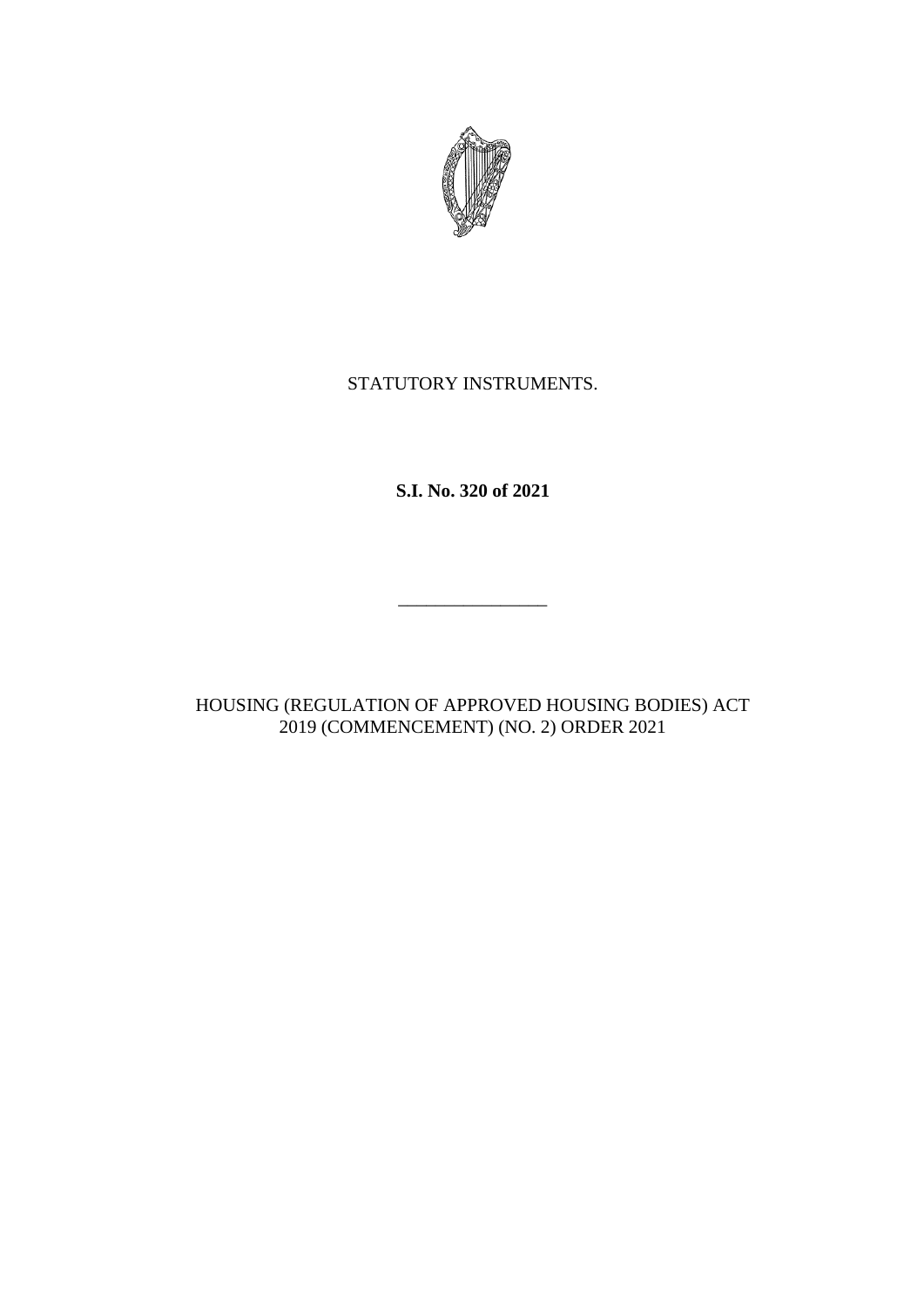## S.I. No. 320 of 2021

## HOUSING (REGULATION OF APPROVED HOUSING BODIES) ACT 2019 (COMMENCEMENT) (NO. 2) ORDER 2021

I, DARRAGH O'BRIEN, Minister for Housing, Local Government and Heritage, in exercise of the powers conferred on me by section 1(3) of the Housing (Regulation of Approved Housing Bodies) Act 2019 (No. 47 of 2019) (as adapted by the Housing, Planning, and Local Government (Alteration of Name of Department and Title of Minister) Order 2020 (S.I. No. 408 of 2020)) hereby order as follows:

1. This Order may be cited as the Housing (Regulation of Approved Housing Bodies) Act 2019 (Commencement) (No. 2) Order 2021.

2. The  $1<sup>st</sup>$  day of July 2021 is appointed as the day on which the following provisions of the Housing (Regulation of Approved Housing Bodies) Act 2019 (No. 47 of 2019) shall come into operation:

- (*a*) paragraph (c) of subsection (1) of section 9;
- (*b*) section 37 (other than subsections (7) and (8)).



GIVEN under my Official Seal, 30 June, 2021.

DARRAGH O'BRIEN, Minister for Housing, Local Government and Heritage.